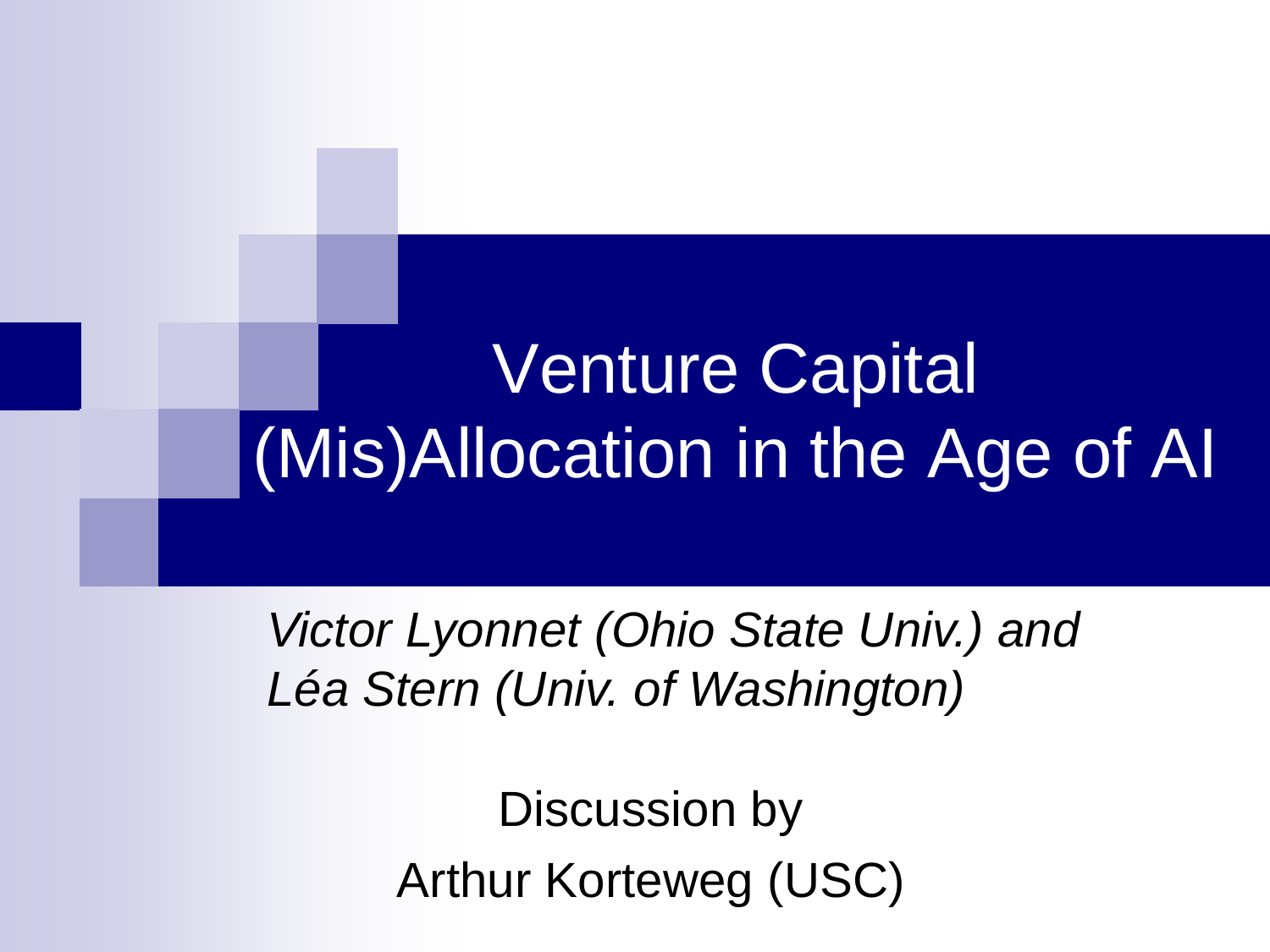# **Overview**

- Main message: Venture Capitalists (VCs) can improve on their startup company selection process using ML/AI techniques.
- VCs tend to overinvest in founders who are:
	- $\Box$  Male,
	- Highly-educated,
	- □ Paris-based,
	- $\Box$  In high-tech industries.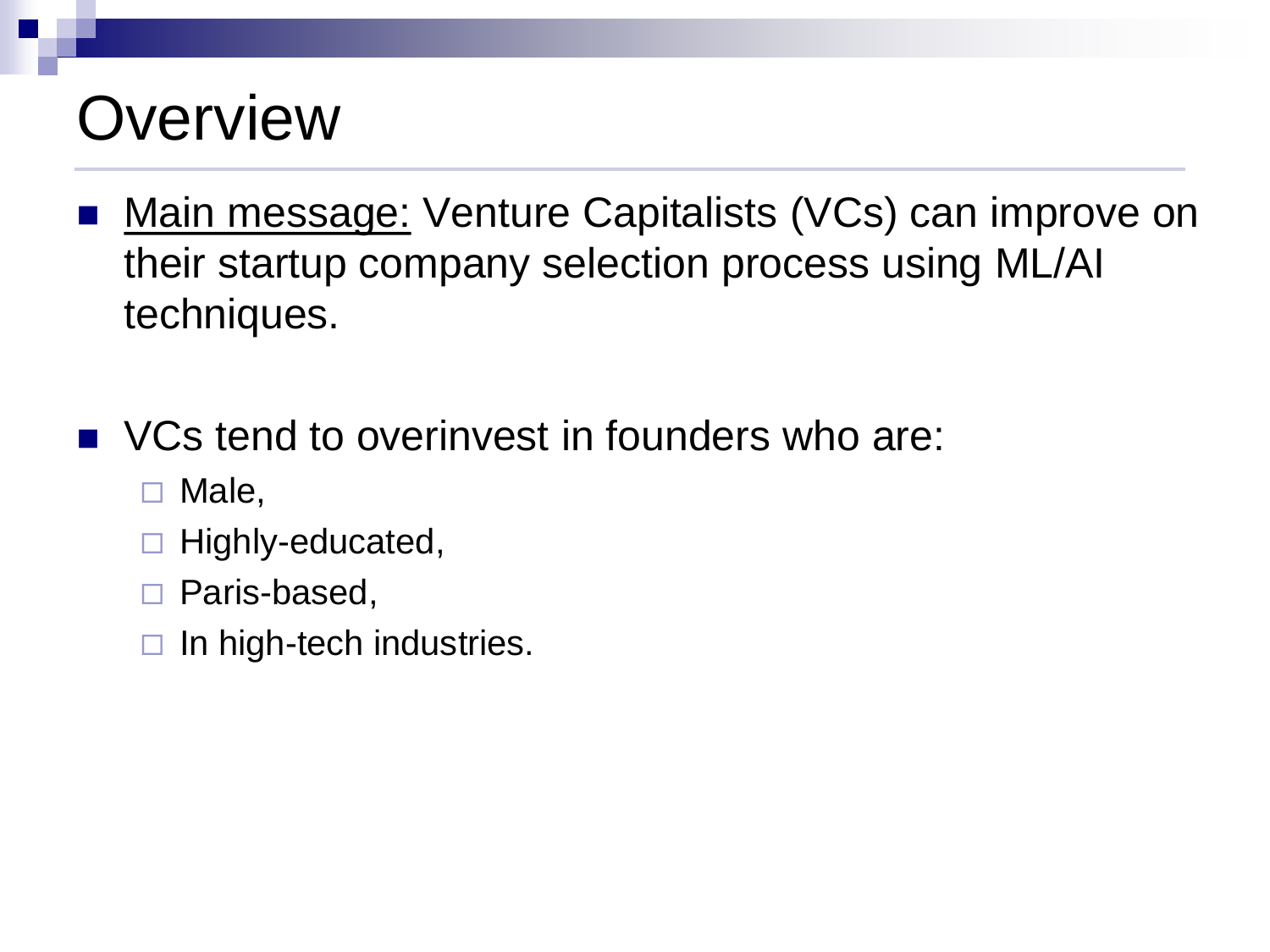### VC Perspective

Results useful for VC investment decisions.

- Authors are careful to consider:
	- $\Box$  Investment set that is close(r) to the types of firms that draw VC interest.
	- □ Potential treatment effect of VCs
- Connection to outcomes is especially useful
	- □ Rich data
	- Operating performance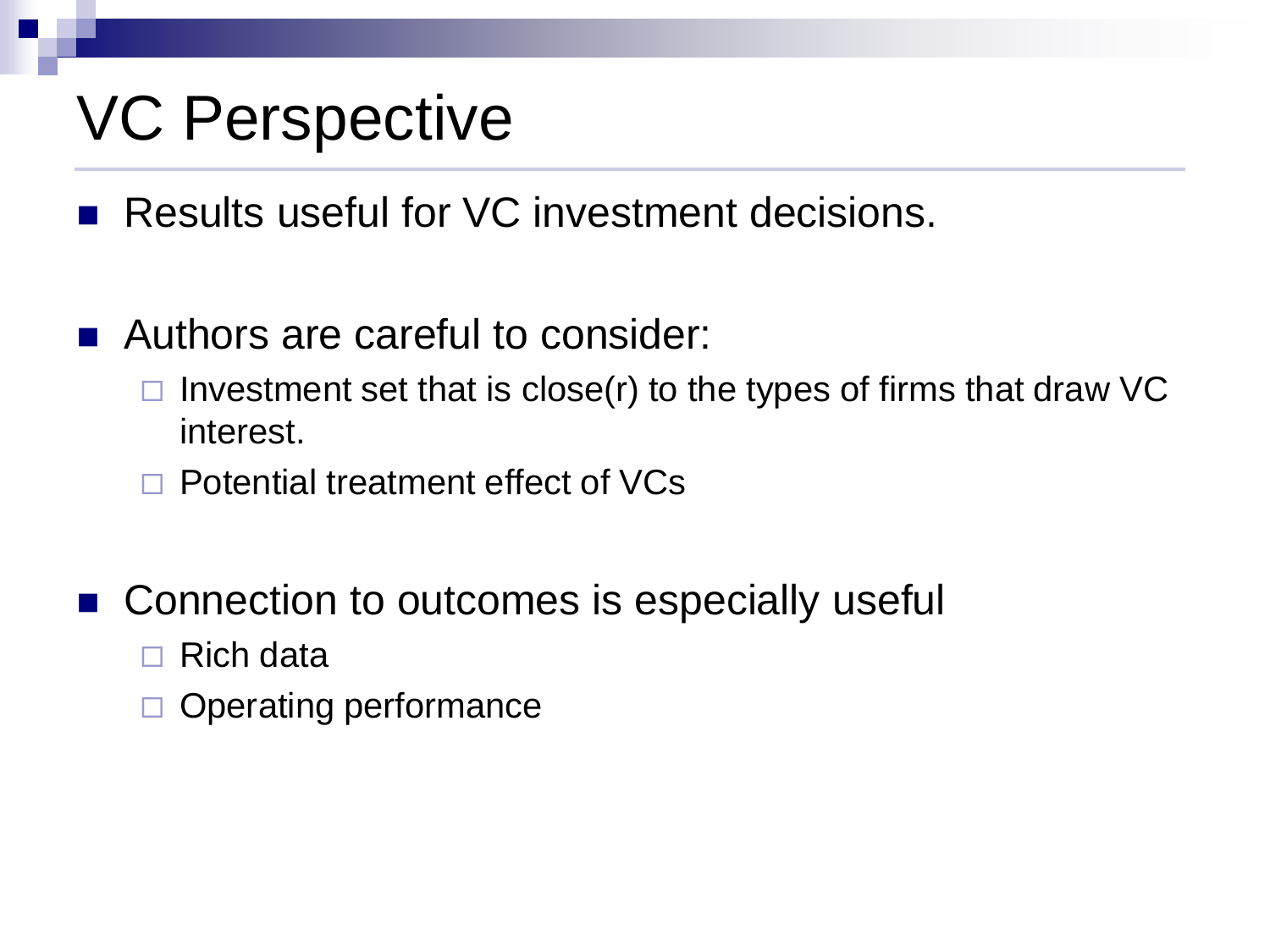#### Performance Measurement

- Multiple operating outcome measures (exit, EBITDA, value-added).
- Correlates with VC outcomes but how strongly?
	- $\Box$  Many VC exits are at a time when startups are still cash flow negative.
- What is the connection to actual investment returns?
	- Esp. given VC's preference for homeruns.
	- Note that many acquisitions are not homeruns
	- $\Box$  Is 5 years too short of a horizon?
- Returns also important to determine what is optimal policy for VCs - how many firms *should* be funded?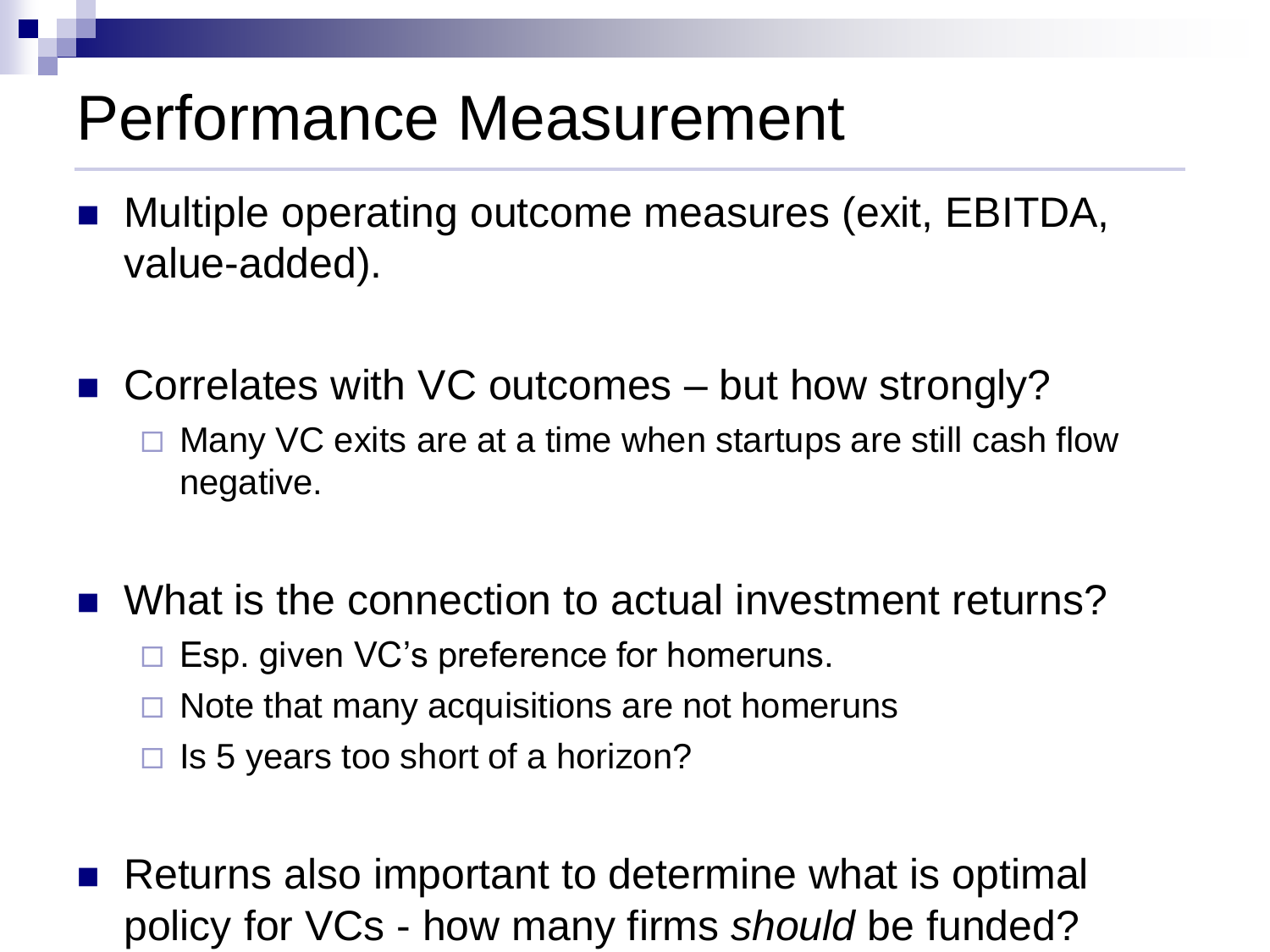### Society's Perspective

- All firms in the sample was funded (whether by VC or otherwise).
- What is the inefficiency?
	- Internal margin: Were some firms constrained in the *amount* of funding they could raise?
	- $\Box$  External margin: Which/how many firms were not able to raise funding at all?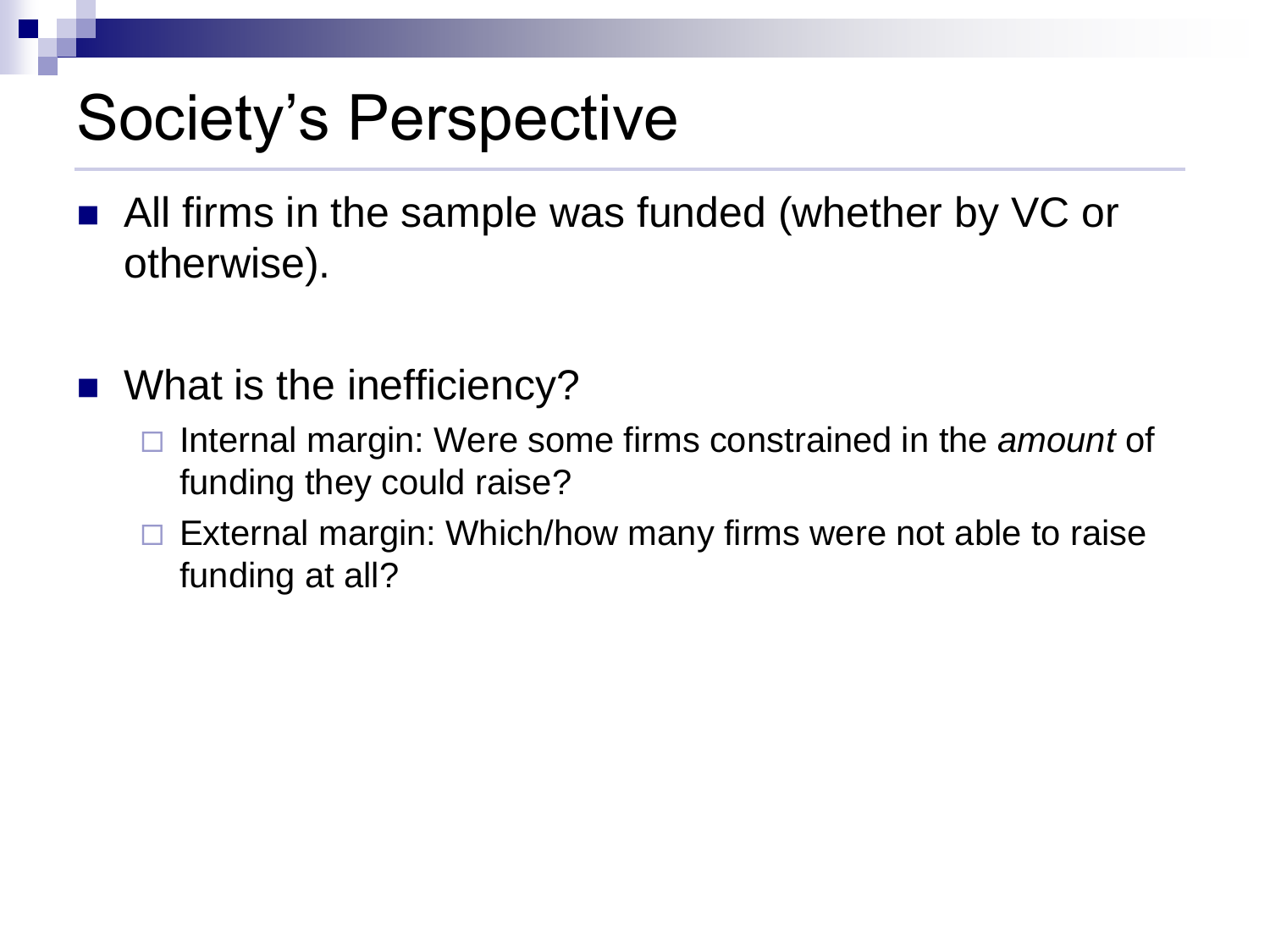## Academic Perspective

What are the *fundamental* drivers of future success?

- Covariates used include, e.g., startup being Paris-based or paying for external administrative and accounting services.
	- □ Correlated with omitted variables (Z in the paper).
- Even if only interested in predicting success, this matters:
	- Fundamental drivers are likely to be more stable over time.
		- Important given the short time-series (only testing on one cohort).
	- □ VCs are assumed to observe the omitted variables.